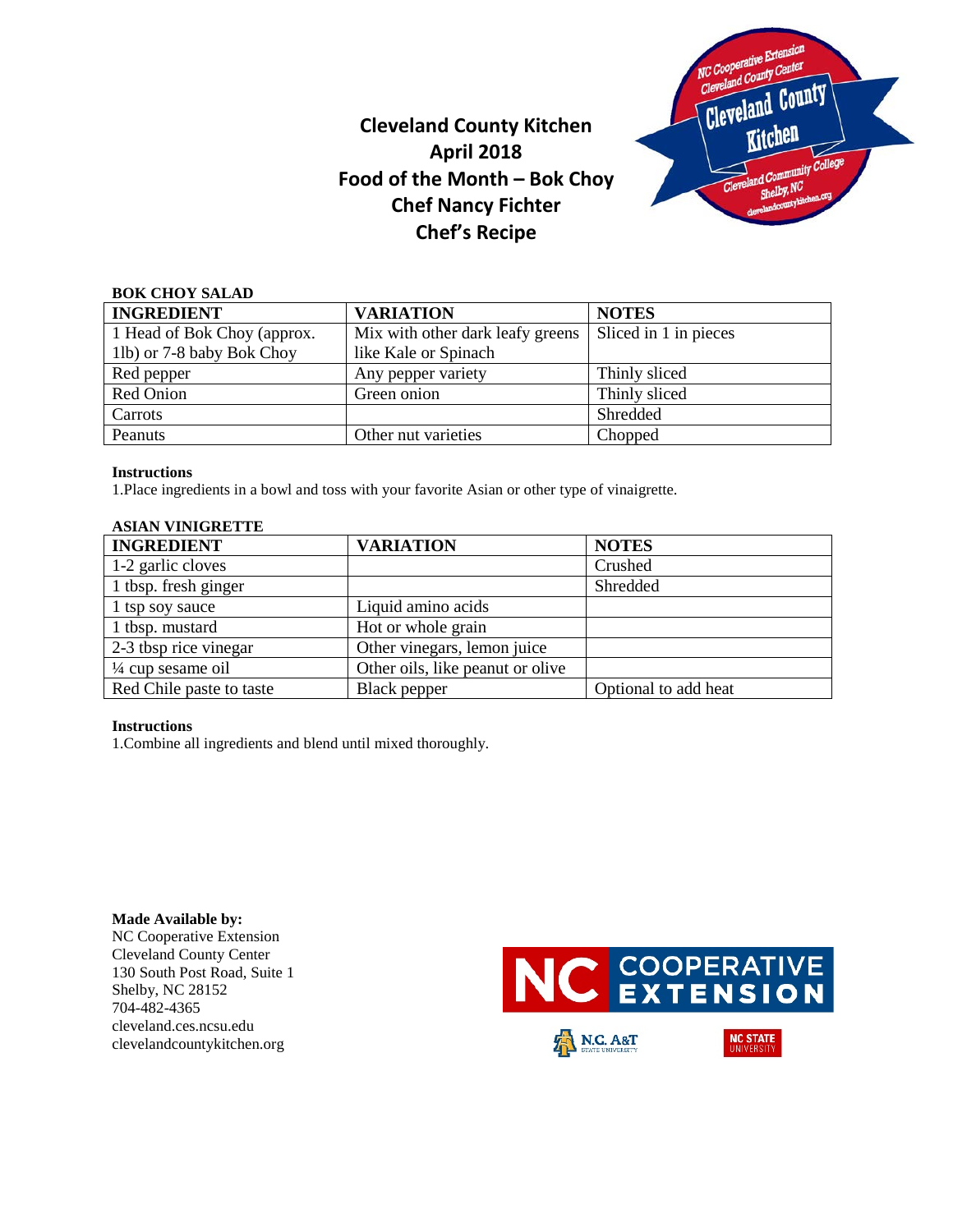

# **Cleveland County Kitchen April 2018 Food of the Month – Bok Choy Chef Nancy Fichter Chef's Recipe**

| <b>Variation</b>       | <b>Notes</b> |
|------------------------|--------------|
| 15 oz can of chickpeas |              |
| Vegetable broth        |              |
|                        | crushed      |
|                        |              |
| Other spices           | Optional     |
|                        |              |
|                        |              |
|                        |              |

### **Instructions**

1.Bring water or broth to a boil in a medium sauce pan

2.Add the chickpea flour, stirring continually, cook until thickened, let cool.

If you are using chickpeas, puree until smooth in a food processor

3.Once cool, place in food processor, add garlic, cumin, and tahini. Start the processor, blend all the ingredients and slowly add the olive oil. Add salt and pepper to taste.

#### **Notes**

1.Use as a dip for raw Bok Choy and other vegetables.

**Made Available by:**  NC Cooperative Extension Cleveland County Center 130 South Post Road, Suite 1 Shelby, NC 28152 704-482-4365 cleveland.ces.ncsu.edu clevelandcountykitchen.org